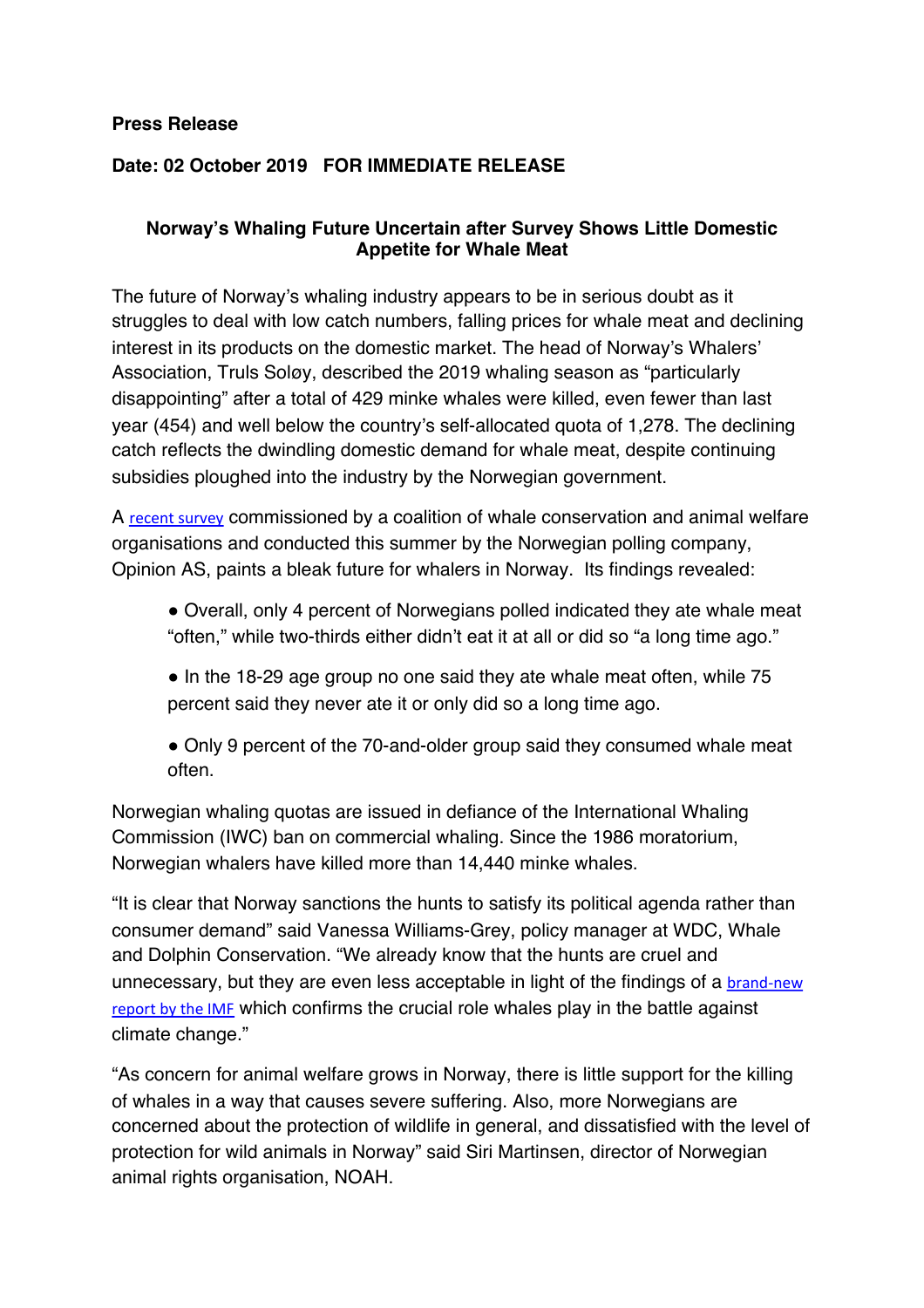For decades, the Norwegian government has subsidized the whaling industry to promote whale meat consumption. In an effort to boost flagging sales, last year the government gave half a million kroner (equivalent to \$55,700 / £46,000) to support the marketing of minke whale meat. The whaling industry has also supplemented its income in previous years by selling its product to fur farms for use as animal feed. However, new legislation banning fur farming in Norway will shut down that income stream in the near future. 

"The government has spent millions over the years in an effort to prop up the dying whaling industry, supporting marketing schemes that have failed to entice Norwegian consumers," said Claire Bass, of executive director of Humane Society International UK. "These poll results clearly show that most Norwegians don't want to eat whales, so it's time for Norway to close the chapter on whaling. By announcing a ban on fur farming in June, the Norwegian government has shown itself moving with the times on animal welfare, we urge it to apply that same scrutiny to the indisputably cruel practice of firing exploding grenades at fully conscious whales."

#### **-Ends-**

### **For more information:**

# **Please contact the WDC Press Office on 01249 449 534, 07834 498 277 or email press@whales.org**

#### **Note to Editors**

1. Norway, along with Japan and Iceland, are the only nations that engage in commercial whaling. Iceland has not taken any whales this summer, and the hope is that this situation will continue.

2. Norway's whaling has serious repercussions for animal welfare. A report submitted last year to the IWC by Norwegian authorities confirmed the immense cruelty of the minke whale hunts, with many whales dying in agony. The report revealed that nearly 20 percent of whales shot by grenade-tipped harpoons suffer for 6 to 25 minutes before eventually succumbing to their wounds.

## **Coalition members**

**Animal Welfare Institute:** The Animal Welfare Institute (www.awionline.org) is <sup>a</sup> nonprofit charitable organization founded in 1951 and dedicated to reducing animal suffering caused by people. AWI engages policymakers, scientists, industry, and the public to achieve better treatment of animals everywhere – in the laboratory, on the